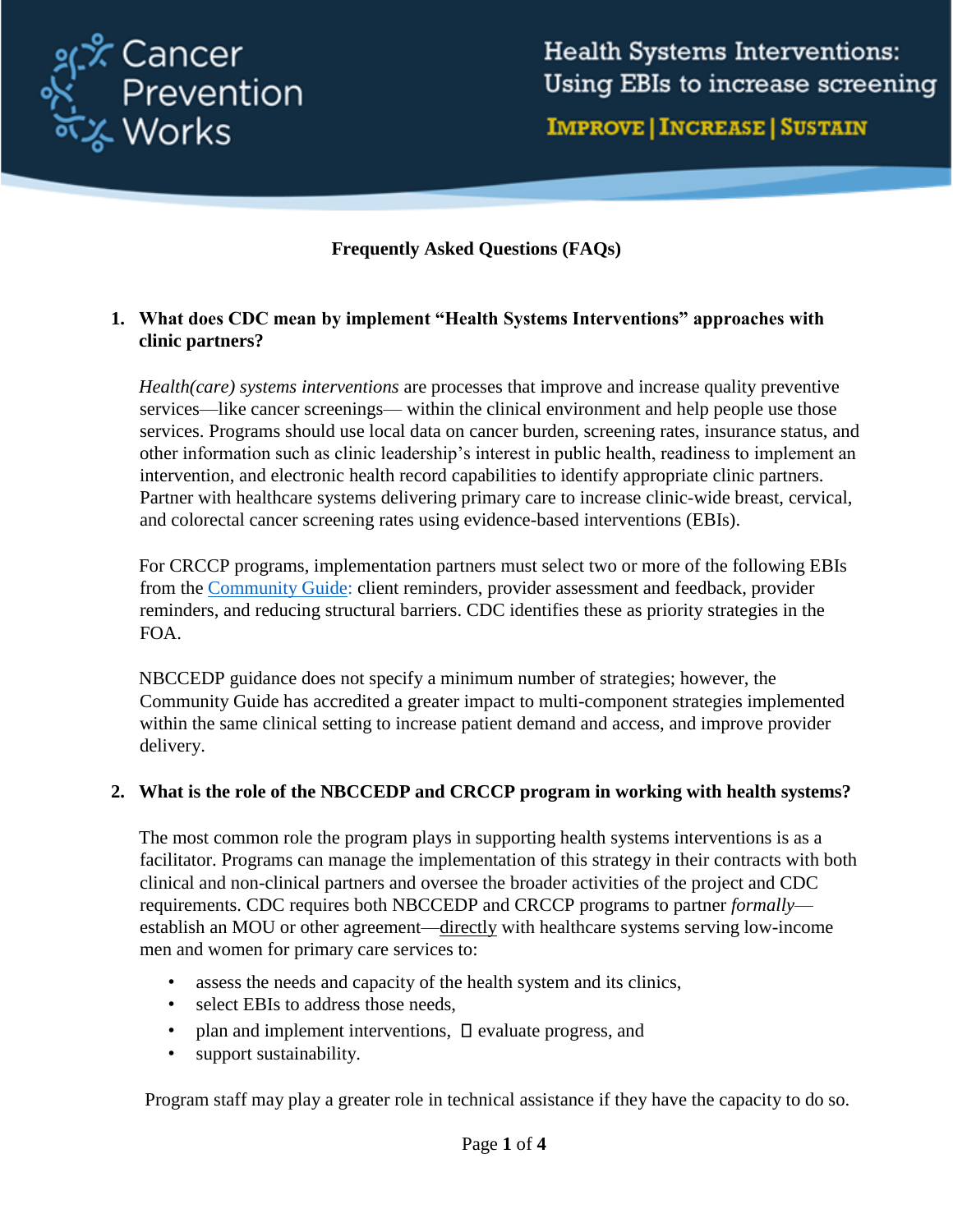## **3. Who is considered a "health system partner"?**

Health systems are important partners for our cancer-screening programs to deliver high-quality healthcare. They can be healthcare delivery sites, such as hospitals, clinics, local health departments, community health centers, and Federally Qualified Health Centers (FQHCs). They can also be healthcare payers, such as Medicaid and Medicare plans and health maintenance organizations (HMOs).

FQHCs are a very common and often cited partner for NBCCEDP and CRCCP programs due to existing federal performance requirements and incentives that align with program priorities. However, other organizations can be good partners if they have similar goals, such as improving public health or attaining medical accreditations.

#### **4. Who are other critical partners, and what is their role in health systems interventions?**

Non-clinical partners can play a critical role in planning and implementing health systems interventions. Partners can include:

- Health-information technology experts.
- Clinical quality improvement experts.
- Primary care associations.
- Cancer-related non-profit organizations.
- Local universities.
- Population-specific non-profit organizations focused on improving primary care processes.

Partners can assist with:

- Electronic health record assessments and enhancements.
- Clinical needs assessments.
- Process mapping.
- Continuous technical assistance during implementation.
- Evaluation planning and monitoring.

Program leaders should consider contracting with partners for technical assistance when their staff lack these skill sets.

#### **5. Why is a health system assessment needed?**

Health system assessments often include an in-depth review of patient flow and clinic protocols to identify missed opportunities for screening. Programs should coordinate a needs assessment with their health system partner to identify the current clinic environment, capacity, and gaps in referral for screening and determine where improvement is needed. After signing an MOU, the assessment should review, at a minimum: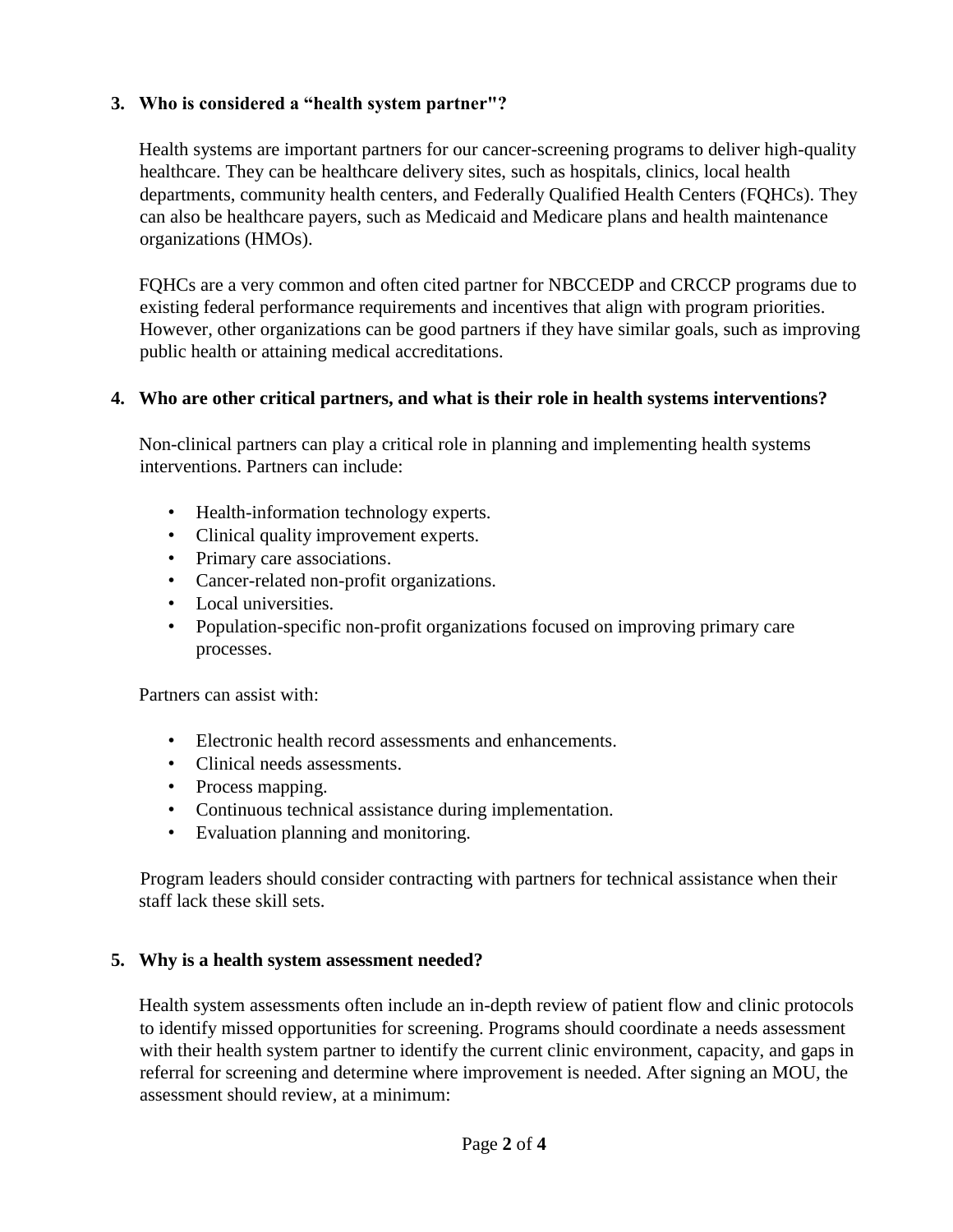- existing practices supporting timely screening of age-appropriate patients due for screening,
- electronic health record capabilities to capture and query data, adherence to screening guidelines, and
- clinic's baseline screening rate.

If a program does not have in-house expertise to conduct a thorough technical clinic assessment, it should contract with non-health system partners specializing in health information technology and clinical quality improvement, as needed.

## **6. Why is a formal implementation plan needed when an assessment has already been conducted?**

The assessment is the result of an information gathering process to *inform* intervention planning. On the other hand, the implementation plan is a synthesis of that information into an actual roadmap for *doing* the work. It draws heavily from assessment findings, but is broader in scope, including program management and other elements to lay a good foundation for achieving goals.

CDC requires programs to submit an implementation plan that includes background information on the health system, results from the needs assessment, selected EBIs with a description of existing resources and anticipated challenges, and a plan for communication and sustainability. This document should be completed jointly between the program and the health system partner so that both parties understand how the project will move forward. CDC has developed an implementation plan template and "Tips and Considerations" document located on nbccedp.org and crccp.org.

# **7. Why focus on strategies from the Community Guide?**

The strategies in the Community Guide have been tested and shown to be effective in increasing cancer screening. Implementing these strategies with fidelity (as intended) increases the likelihood of yielding the desired outcome (increased screening rates). Additionally, using existing, proven strategies saves the time and money that it would take to develop and evaluate new interventions, allowing program staff to focus on what they do best: applying public health practices in the communities they serve. Instead, resources can be used for comprehensive health system assessments to understand unique challenges and facilitators to screening, adapt strategies to specific clinic needs and contexts, and improve service quality.